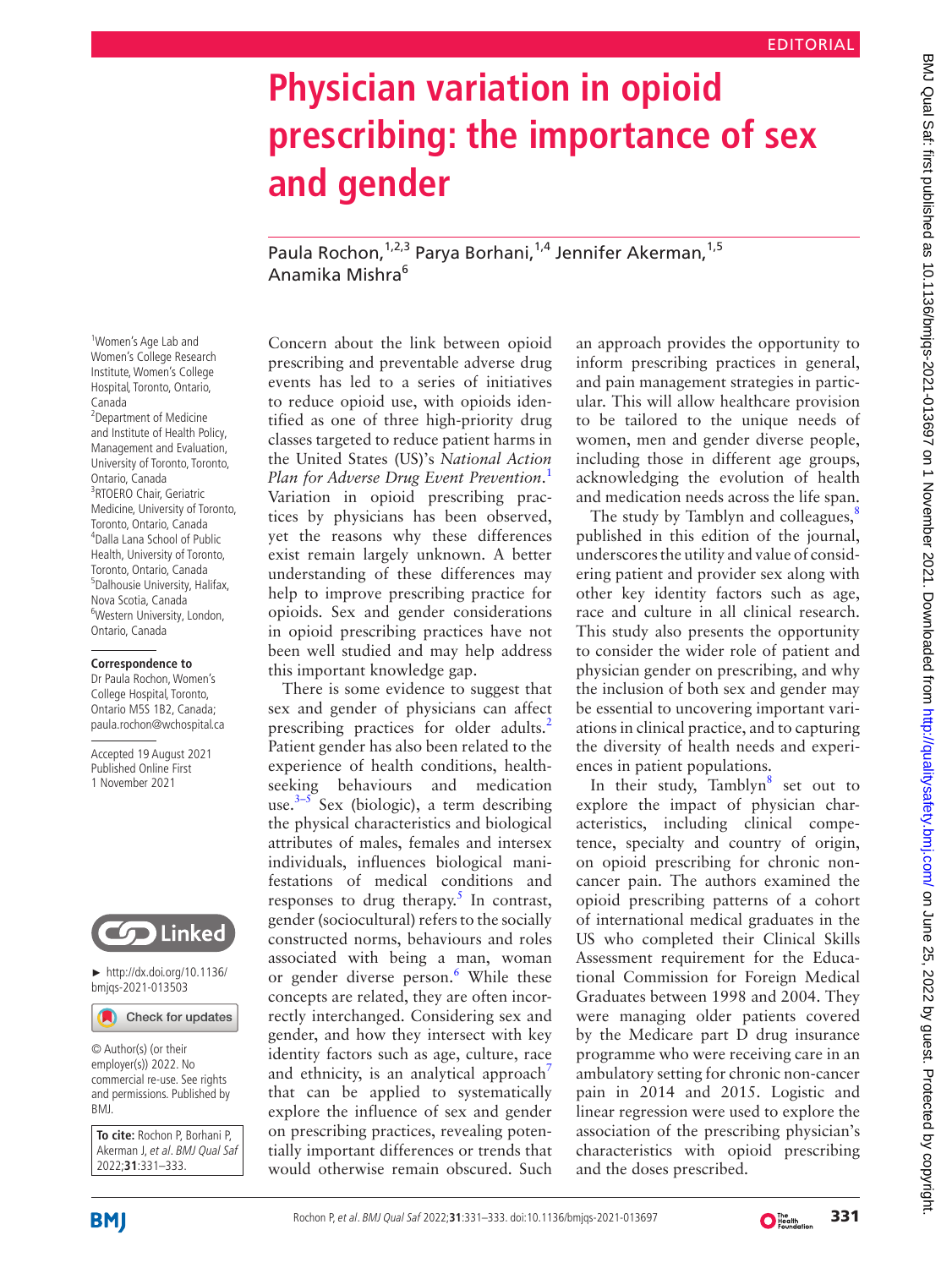### Editorial

Outcomes measured in the study included opioid prescribing within 90 days of the clinical evaluation, whether the patient received a non-opioid intervention (eg, physiotherapy treatment or a non-steroidal anti-inflammatory drug) prior to the opioid prescrip-tion, and the opioid dose that was prescribed.<sup>[8](#page-2-6)</sup> The former outcome is particularly important, as opioids are not first-line therapy for chronic pain.<sup>9</sup>

Notably, even though it was not identified as one of the primary variables of interest, the Tamblyn study<sup>[8](#page-2-6)</sup> revealed the importance of routinely stratifying data by sex. Further, the study underlines the importance of the collection and use of sex and age disaggregated data to better understand health status.<sup>10</sup> More specifically, this study illustrates why it is important to consider provider sex in opioid prescribing, as well as genderrelated sociocultural factors. First, there are important physician and patient factors that relate to their sex and others that are gender related. Most (61%) of the prescribing physicians in this study were men. This is in part because medicine itself is gendered.<sup>11</sup> While the proportion of female physicians has grown substantially over the past few decades, they remain underrepresented in most specialties, especially those that are higher paying, including some of those explored within the present study. $111$ 

Women are more likely than men to experience the chronic conditions that cause pain. $^{13}$  The most common chronic non-cancer conditions being managed in this study were back and neck pain, migraine/headaches, rheumatoid or osteoarthritis, and neuropathic pain. Each of these conditions occur more commonly in older women than in older men. For example, compared with men of the same age, women aged 65 years and older in Canada are 1.9 times more likely to have been diagnosed with rheumatoid arthritis and are 1.4 times more likely to have been diagnosed with osteoarthritis.<sup>14</sup> Migraine headaches are experienced by almost twice as many women as men (7.4% of women compared with 3.4% of men) $10$  and neuropathic pain is similarly more prevalent among women.<sup>13</sup> The predominance of older women experiencing these chronic non-cancer pain conditions may be one reason why more than 66% of the older patients being managed for chronic pain in the Tamblyn study were women. Unless these differences are examined using sex and age disaggregated data, important patterns in the characteristics of the prescribers and the differences in pain experienced by older women and men will remain hidden in the data.

A second salient finding of this study was that the odds of prescribing an opioid for non-cancer chronic conditions was 11% higher for male physicians (OR 1.11, 95% CI 1.03 to 1.19).<sup>[8](#page-2-6)</sup> Further, for every 10% increase in the clinical encounter score (used to measure clinical competence), the odds of prescribing an opioid decreased by 16% for female physicians (OR 0.84, 95%CI 0.75 to 0.94), but not for male

physicians (OR 0.99, 95% CI 0.92 to 1.07).<sup>[8](#page-2-6)</sup> These findings align with the existing literature that reports on correlations between physician gender-related sociocultural factors and prescribing behaviour, patient care and clinical outcomes. Female physicians have been shown to prescribe medications at lower doses than male physicians. $15$  The initiation of medications at low doses, using the 'start low, go slow approach', is a practice from geriatric medicine that minimises the risk of harm in older adults, as adverse events are often dose related.[16](#page-2-13) This was illustrated in a study of the initiation of drug therapy for the management of dementia. Female prescribers were more likely than their male counterparts to initiate cholinesterase inhibitor therapy at a lower-than-recommended dose and for a shorter duration.<sup>[15](#page-2-12)</sup> Previous literature on the prescribing of opioids similarly finds that female physicians prescribe opioids more sparingly than their male counterparts.[17](#page-2-14) When it comes to patient–clinician interactions, female physicians have been characterised as providing more patient-centred and empathetic care.<sup>18 19</sup> Compared with their male counterparts, they have been shown to spend more time with patients, engage in more communicative and active partnerships, and provide more psychosocial support and counselling.[19](#page-2-16) Female physicians have also been shown to adhere more closely to clinical guidelines $^{20}$  $^{20}$  $^{20}$  and practise more evidence-based medicine.<sup>21</sup> These differences in care delivery and treatment provision may be linked to the more conservative prescribing practices of female physicians demonstrated in the present study and elsewhere.<sup>[15 17](#page-2-12)</sup>

The differences in opioid prescribing practices between male and female physicians observed in the Tamblyn study are not isolated to pain management or opioid prescribing. Rather, this study contributes to recent evidence from different clinical settings and specialties, suggesting that patients cared for by female physicians may have better clinical outcomes compared with their male colleagues. For instance, when matched for patient, surgeon and hospital characteristics in a large population-based cohort study, patients of female surgeons identified as having 1 of 25 index procedures were found to experience lower risk of short-term postoperative death than those cared for by male surgeons.<sup>[22](#page-2-19)</sup> Similarly, female internists treating older adults hospitalised with a medical condition were found to provide significantly better outcomes than their male colleagues in terms of 30-day mortality and readmission rates. $^{23}$ 

Data on physician and patient sex or genderrelated sociocultural factors are often not reported on or described in research studies, making further synthesis of findings through meta-analysis difficult.<sup>[24](#page-2-21)</sup> Consistent reporting of this information can allow for aggregation of data and establishment of stronger correlations between prescriber sex and gender, and clinical outcomes.